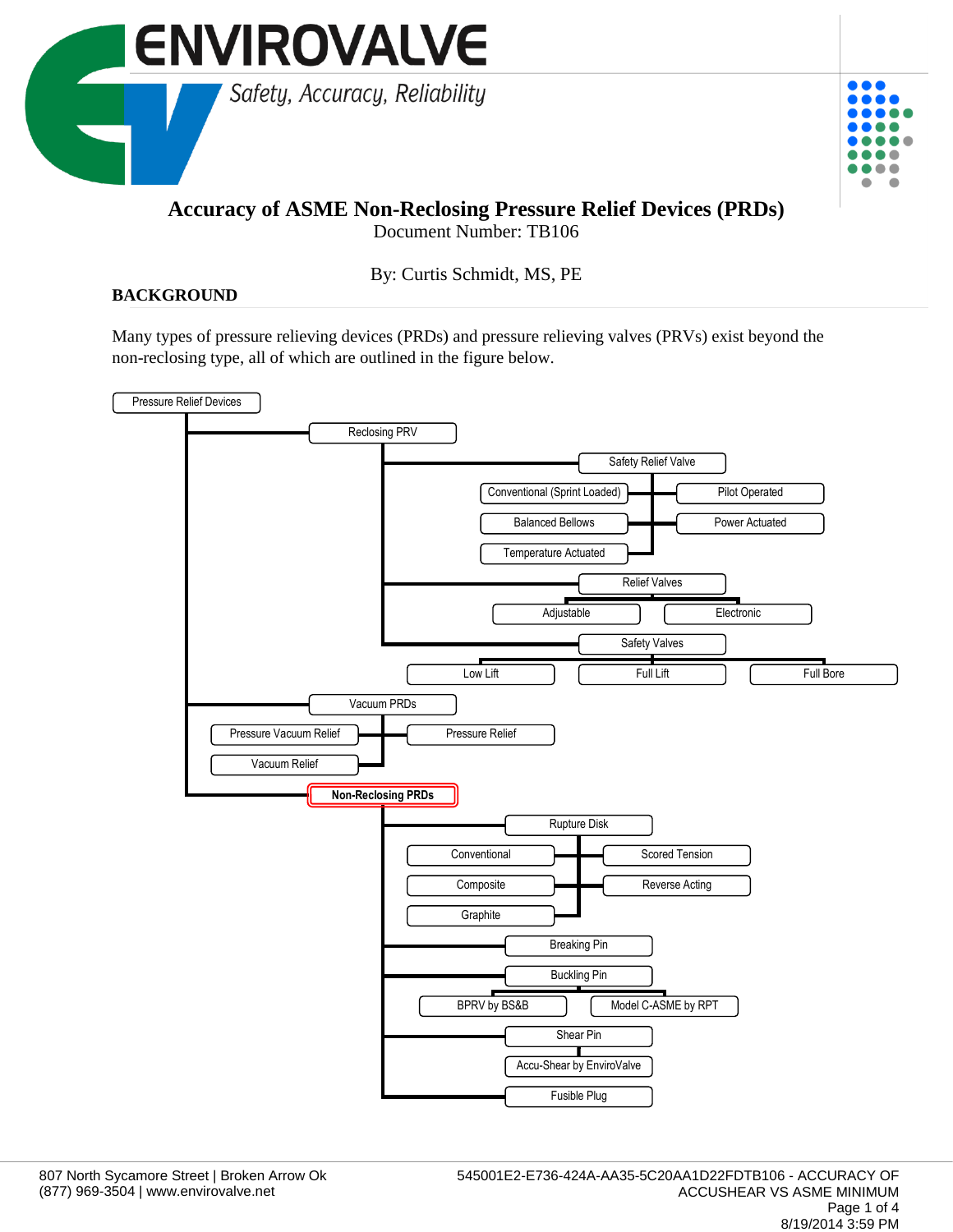



This paper will take a detailed look at the accuracy required of certified (ASME UD Stamped) devices in the non-reclosing sub-group of pressure relief devices. A nonreclosing pressure relief device is a pressure relief device which remains open after operation. A manual means of resetting is usually provided. (Ref. *Pressure Relief Devices* by Malek p. 14). These type of devices typically provide an immediate relief capability and the ability to operate close to their set pressure with minimal to no leakage and are often chosen for applications with relatively low pressure.

There are two broad categories of these devices, rupture discs and pin devices. The rupture discs operate by having a disc obstructing the flow until a set differential pressure is reached at which point the disc 'ruptures' allowing pressure to be relieved. Alternatively pin devices operate by using a pin to hold a valve style device closed. When pressure reaches the set pressure the pin buckles, shears or breaks allowing the device to open.

Though more economical up front, resetting a rupture disc can be cost and time intensive requiring the opening of the line and the purchase of a new disc whereas the use of pin devices, while more costly up front, can be rather quick and inexpensive to reset due to their design.

## **ACCURACY ANALYSIS**

There are three widely available ASME certified pin devices on the American market along with a variety of rupture discs. The pin devices are the *Model C-ASME™* manufactured by Rupture Pin Technologies (RPT), the *Buckling Pin Relief Valve™* manufactured by BS&B and the *Accu-Shear®* manufactured by EnviroValve. All of these devices can receive a ASME UD designation by their respective manufacture upon shipping. The ASME UD designation means, among other things, that the device has been certified by the National board to meet a performance accuracy of +/- 2psi for set pressures below 40 psi and +/- 5% for pressure above 40 psi (Ref. ASME Sec. VIII UG-138(f)). Each product can be manufactured to this accuracy requirement or something stricter. Rupture Pin Technologies provides products with performance equal to the ASME requirement for all of their UD stamped products, BS&B matches the ASME standards as well for their standard product allowing consumers to select a stricter requirement of  $+/-5\%$  for set pressures between 20 psi and 40 psi rather than the more generous  $+/-2$  psi required by ASME, EnviroValve also chooses a stricter performance requirement than ASME by holding their Accu-Shear product to a  $+/-5\%$  for set pressures above 10 psi and  $+/-0.5$  psi for pressure between 5 & 10 psi.

It should be noted for customers that accuracy (performance bands) stricter than those of the ASME requirements have not been certified by the 3rd party national board - only that the products meet the requirements of Section VIII of the ASME code. For performance above and beyond that of the code customers are encouraged to ask for test data to substantiate these claims from the manufactures. The charts on the following page outline what the different accuracy claims associated with the different products mean in real terms for different set pressures.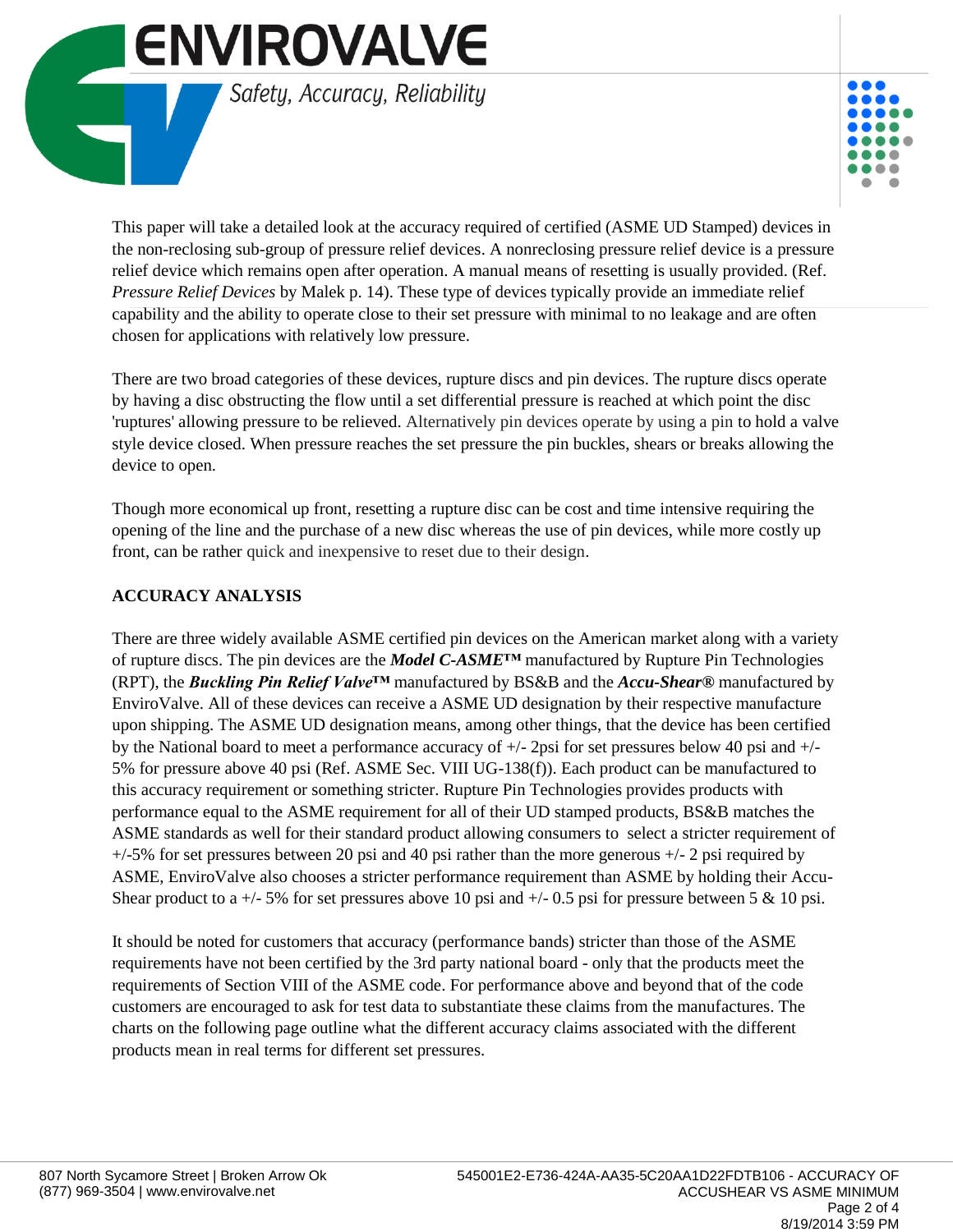

## **Minimum Accuracy Required of Set Pressure for ASME UD-Stamped Devices vs Accu-Shear Stricter Specifications**



 $\bullet\bullet\bullet$